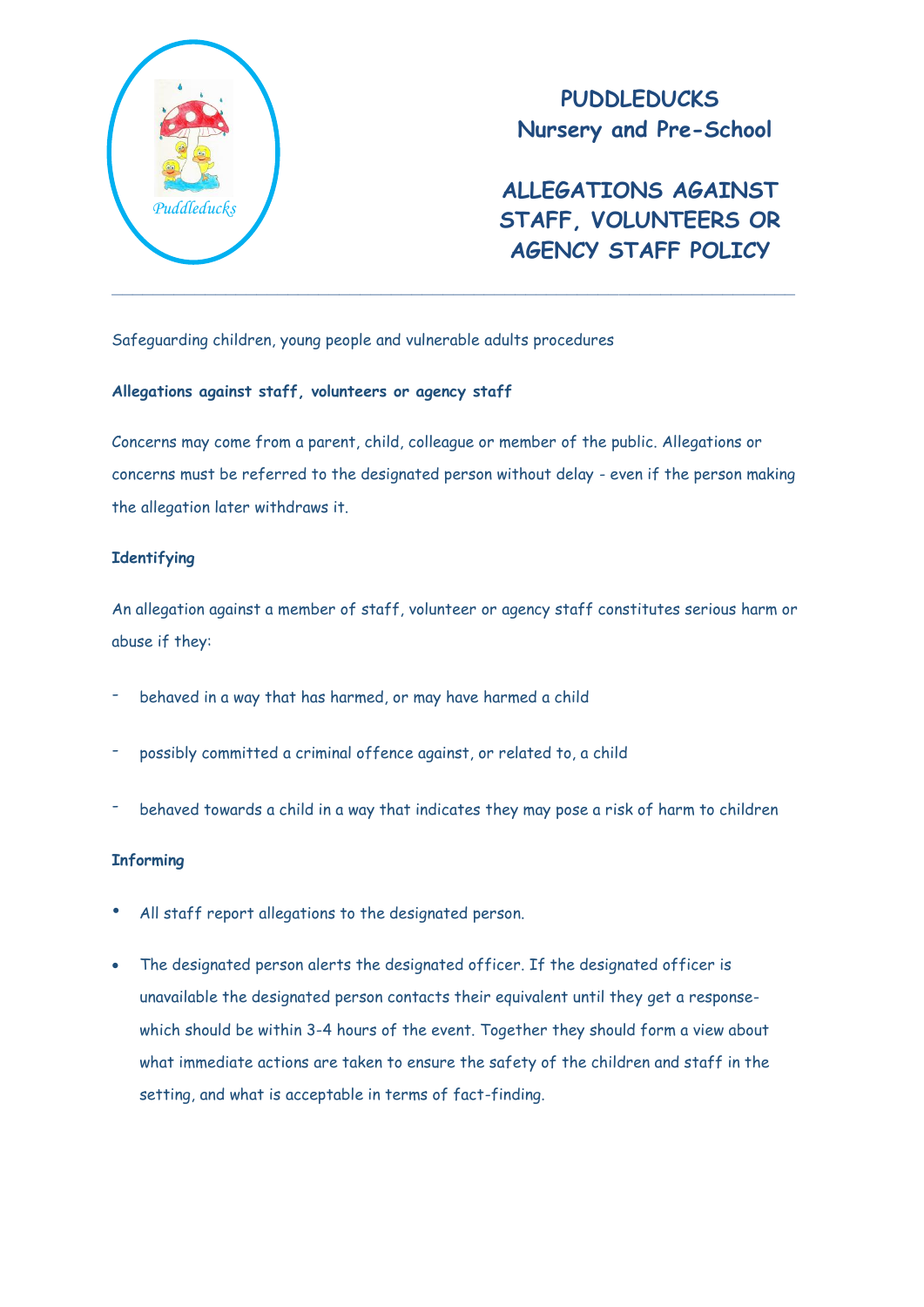- It is essential that no investigation occurs until and unless the LADO has expressly given consent for this to occur, however, the person responding to the allegation does need to have an understanding of what explicitly is being alleged.
- The designated person must take steps to ensure the immediate safety of children, parents, and staff on that day within the setting.
- The Local Authority Designated Officer (LADO) is contacted as soon as possible and within one working day. If the LADO is on leave or cannot be contacted the LADO team manager is contacted and/or advice sought from the point of entry safeguarding team/mash/point of contact, according to local arrangements.
- A child protection referral is made by the designated person if required. The LADO, line managers and local safeguarding children's services can advise on whether a child protection referral is required.
- The designated person asks for clarification from the LADO on the following areas:
	- what actions the designated person must take next and when and how the parents of the child are informed of the allegation
	- whether or not the LADO thinks a criminal offence may have occurred and whether the police should be informed and if so who will inform them
	- whether the LADO is happy for the setting to pursue an internal investigation without input from the LADO, or how the LADO wants to proceed
	- whether the LADO thinks the person concerned should be suspended, and whether they have any other suggestions about the actions the designated person has taken to ensure the safety of the children and staff attending the setting
- The designated person records details of discussions and liaison with the LADO including dates, type of contact, advice given, actions agreed and updates on the child's case file.
- Parents are not normally informed until discussion with the LADO has taken place, however in some circumstances the designated person may need to advise parents of an incident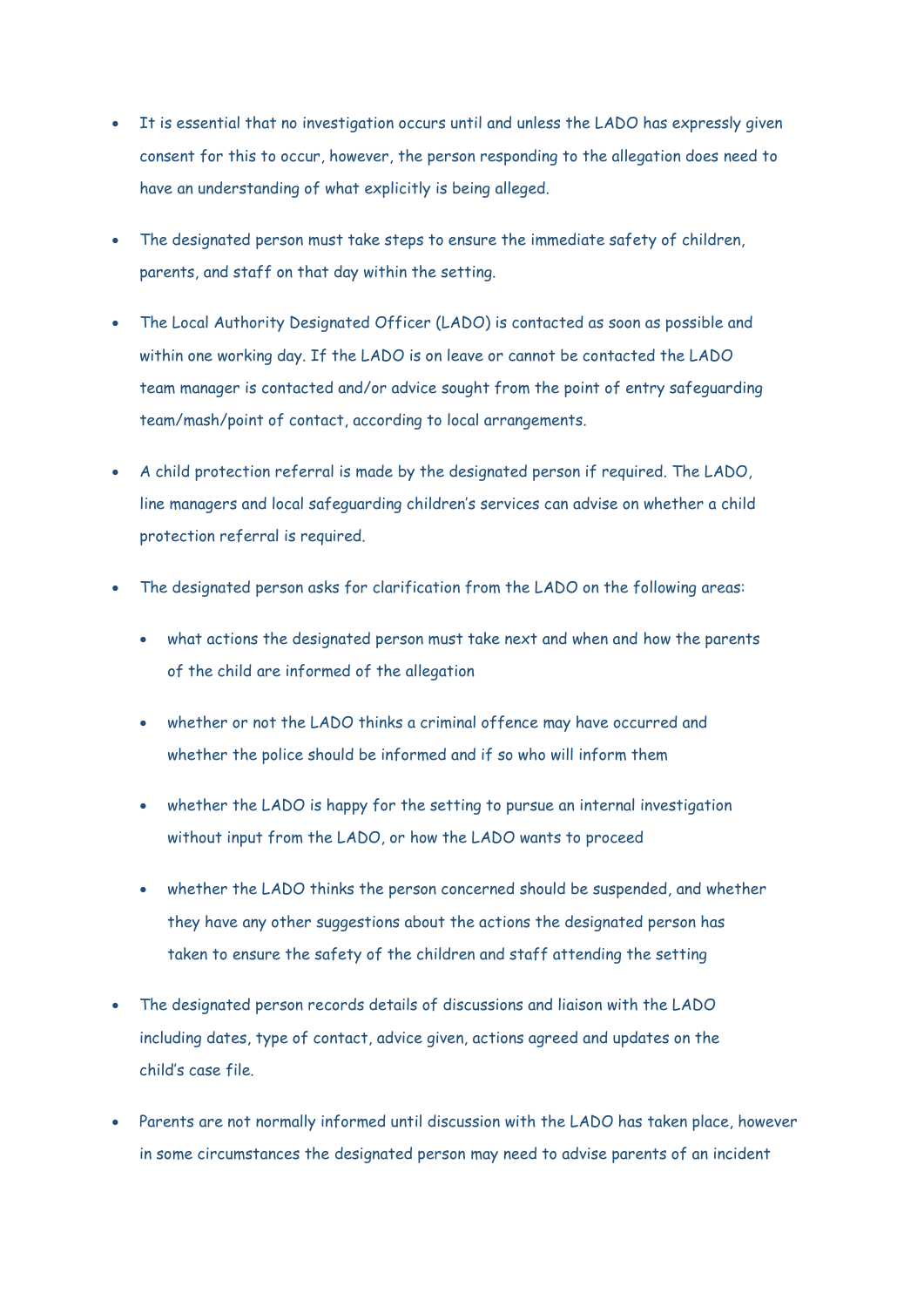involving their child straight away, for example if the child has been injured and requires medical treatment.

- Staff do not investigate the matter unless the LADO has specifically advised them to investigate internally. Guidance should also be sought from the LADO regarding whether or not suspension should be considered. The person dealing with the allegation must take steps to ensure that the immediate safety of children, parents and staff is assured. It may be that in the short-term measures other than suspension, such as requiring a staff member to be office based for a day, or ensuring they do not work unsupervised, can be employed until contact is made with the LADO and advice given.
- The designated person ensures staff fill in a Safeguarding incident reporting form.
- If after discussion with the designated person, the LADO decides that the allegation is not obviously false, and there is cause to suspect that the child/ren is suffering or likely to suffer significant harm, then the LADO will normally refer the allegation to children's social care.
- If notification to Ofsted is required the designated person will inform Ofsted as soon as possible, but no later than 14 days after the event has occurred. The designated person will liaise with the designated officer about notifying Ofsted.
- The designated person ensures that the Confidential safeguarding incident report form is completed and sent to the designated officer. If the designated officer is unavailable their equivalent must be contacted.
- Avenues such as performance management or coaching and supervision of staff will also be used instead of disciplinary procedures where these are appropriate and proportionate. If an allegation is ultimately upheld the LADO may also offer a view about what would be a proportionate response in relation to the accused person.
- The designated person must consider revising or writing a new risk assessment where appropriate, for example if the incident related to an instance where a member of staff has physically intervened to ensure a child's safety, or if an incident relates to a difficulty with the environment such as where parents and staff are coming and going and doors are left open.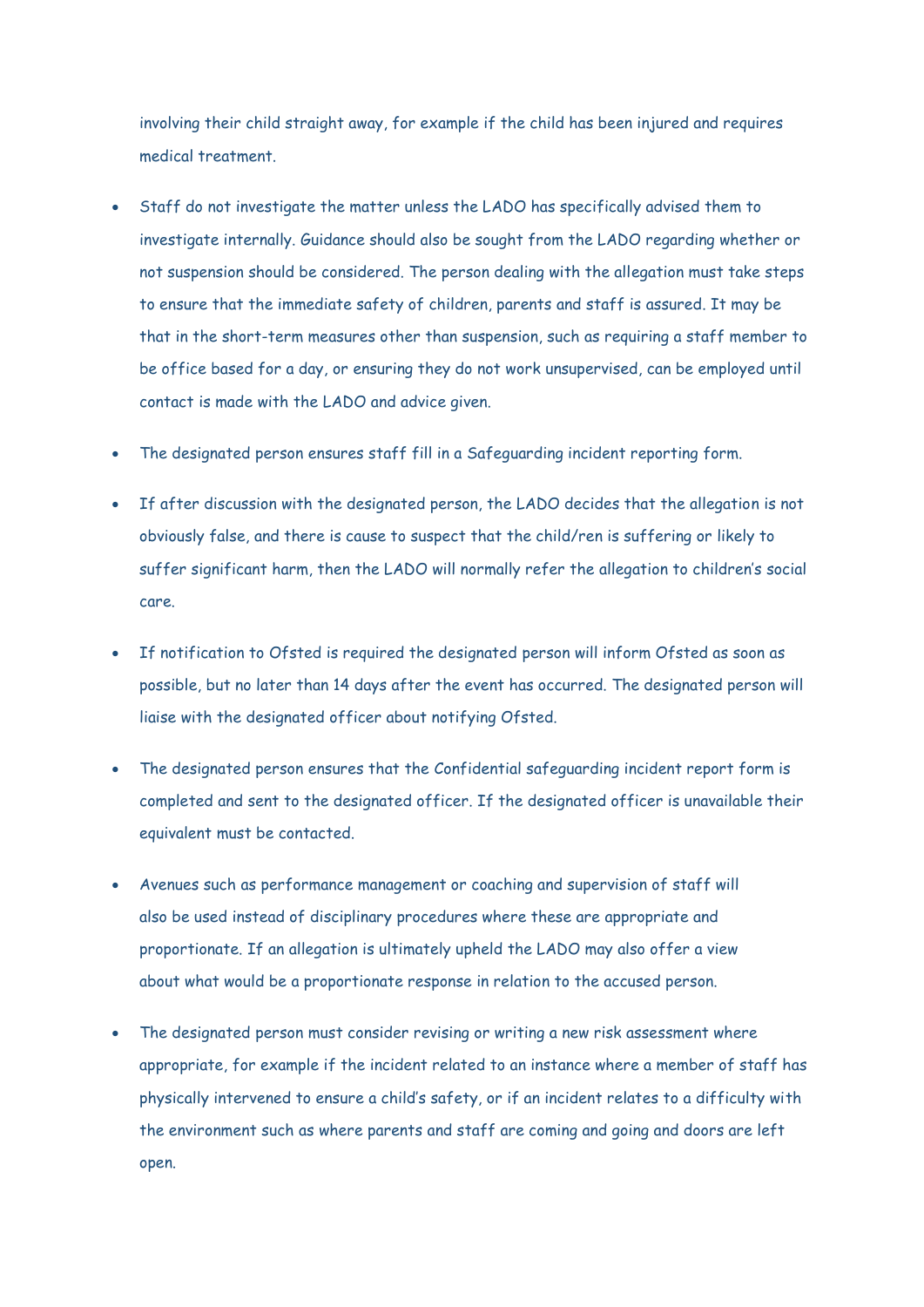All allegations are investigated even if the person involved resigns or ceases to be a volunteer.

#### **Allegations against agency staff**

Any allegations against agency staff must be responded to as detailed in this procedure. In addition, the designated person must contact the agency following advice from the LADO

# **Allegations against the designated person**

- If a member of staff has concerns that the designated person has behaved in a way that indicates they are not suitable to work with children as listed above, this is reported to the designated officer who will investigate further.
- During the investigation, the designated officer will identify another suitably experienced person to take on the role of designated person.
- If an allegation is made against the designated officer, then the owners/directors/trustees are informed.

#### **Recording**

- A record is made of an allegation/concern, along with supporting information, using 'Safeguarding incident reporting form'; normally by the practitioner who has observed the incident**.** This is then entered on the file of the child, and the 'Child welfare and protection summary' is completed and placed in the front of the child's file.
- If the allegation refers to more than one child, this is recorded in each child's file
- If relevant, a child protection referral is made, with details held on the child's file.

# **Disclosure and Barring Service**

 If a member of staff is dismissed because of a proven or strong likelihood of child abuse, inappropriate behaviour towards a child**,** or other behaviour that may indicate they are unsuitable to work with children such as drug or alcohol abuse, or other concerns raised during supervision when the staff suitability checks are done, a referral to the Disclosure and Barring Service is made.